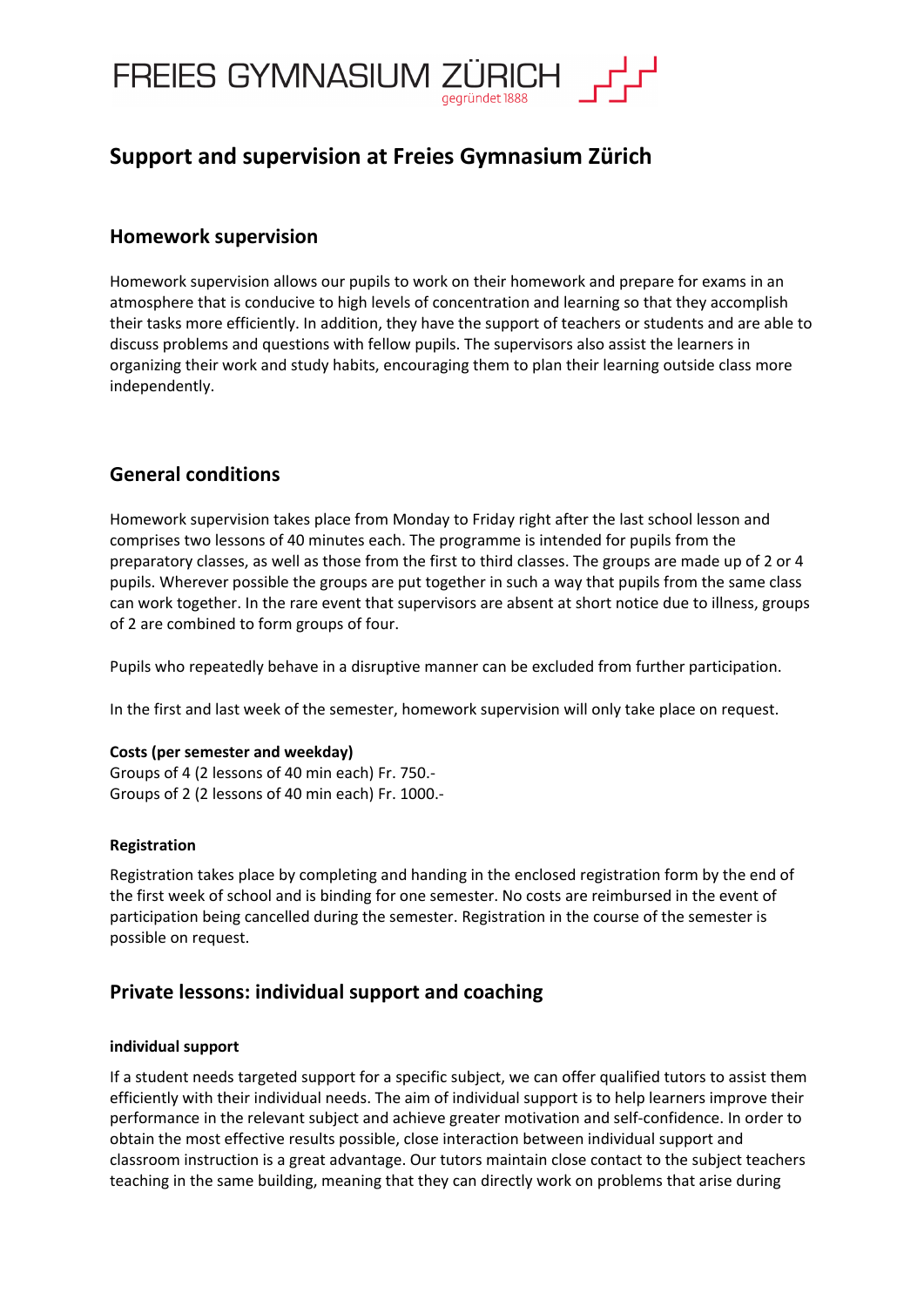

lessons. Once a quarter, learners and parents receive a report from our tutors defining what has been achieved and, if necessary, what still needs to be achieved.

#### **Individual coaching**

Individual coaching is for pupils who do not necessarily require support in a specific subject but in organizing their learning. It concentrates on teaching the pupils learning skills and self-management strategies in an interdisciplinary form. The aim is for pupils to acquire the ability to organize their learning independently and successfully as quickly as possible.

#### **General conditions**

Individual lessons take place at agreed times at Freies Gymnasium. The programme is for all pupils from the first to the sixth classes. For pupils from the preparatory classes, private lessons are only allowed in exceptional cases and after consultation with the class teacher.

Both individual support and individual coaching should - whenever possible - be time-limited and is not intended to be a permanent practice parallel to regular subject lessons. With this in mind, we offer our students an assessment of their current situation once a quarter, in which the further course of action is determined.

#### **Prices**

The prices for a private lesson of 40 minutes vary depending on the tutor's level of training:

| FGZ student from the Matura class: | $Fr. 45 -$  |
|------------------------------------|-------------|
| Student to Bachelor level:         | $Fr. 50--$  |
| Student from Bachelor level:       | $Fr. 72 -$  |
| University graduate:               | $Fr. 92. -$ |

If the pupil is unable to attend the private lesson, the *school/tutor* must be informed at least 24 hours before the lesson begins; in the event of illness at short notice by 08.30 of the same day at the latest. Otherwise the lesson will be charged.

#### **Registration**

Registration for a private lesson or private coaching is possible at any time. The scope of the special lessons will be determined at the beginning of working together and can be terminated at any time. Registration can be made either by using the enclosed form or by telephone/mail:

Mr. Claudius Wand, cwand@fgz.ch., tel. 043 456 77 68